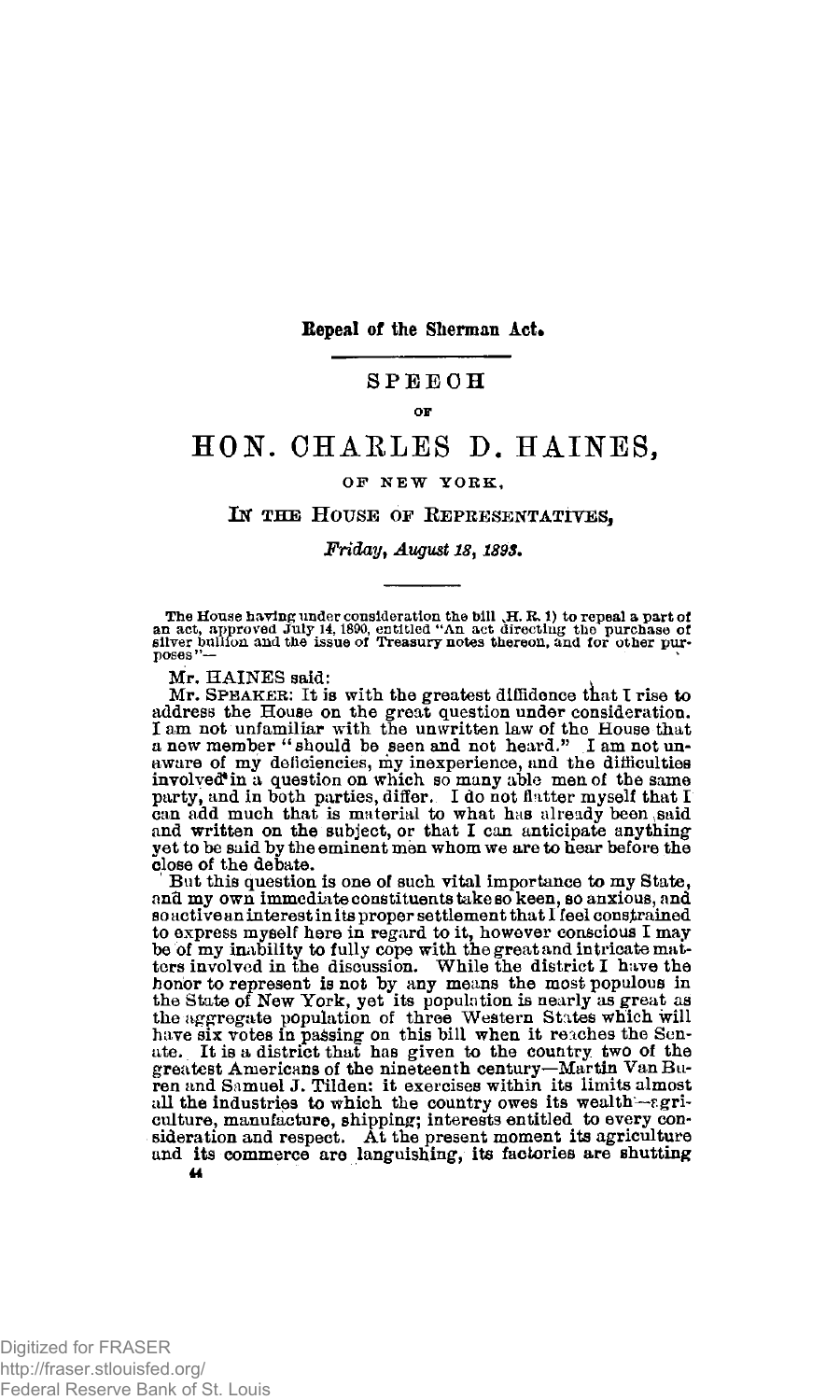down, its mechanics and laboring men are suffering in enforced idleness, and their families are in want.

This distress is the result of the semipanic which has prevailed throughout the country for the past six weeks. It is the universal belief in my State that this panic has resulted largely, if not altogether, from the operation of the law which the bill under consideration proposes to repeal. I was amazed when I heard the distinguished member from Missouri [Mr. BLAND] say that this panic is afactitious panic, manufactured by Wall street for the purpose of having Congress pass a measure that would demonetize silver. These attacks on Wall street are pure demagogism, and are unworthy so eminent and so upright a Democrat as the member from Missouri. These attacks are read with amazement in my State, where the operations of Wall street are known and understood and under constant observation.

An attack on Wall street is an attack on the financial system of the country. Wall street is the savings bank of the nation. Wall street is the savings bank of the nation. It is to Wall street that the various sections of the country send their loanable surplus, and from there that surplus is redistributed throughout the country where capital is needed for the de-velopment of every industry. It is from Wall street that the silver men of the West procured the capital with which to open up their mines; and it is there they procured many millions of dollars to open up mines which they afterwards forgot to open up.

It is curious that if Wall street is responsible for the prevailing panic that panic should have commenced in the West! It is in the West that nearly all the great failures have taken place. It is there that great commercial houses, innumerable banks, and bankers have closed their doors; and it is to Wall street 3hat those which still remain standing look for aid to save them Arom disaster. The greater part of the securities of the rail-roads of the United States are held in Wall, street, if by Wall street is meant the money centers of the East, New York, Boston, and Philadelphia. Within the last three months those securities have constantly been depreciating, until now they are down many hundreds of millions below the values they had last April.

To say that the great financiers, the men most vitally and directly interested in such matters, should deliberately undertake to create a panic by which such vast losses should accrue to them and their clients, seems to me a monstrous absurdity. I think, therefore, that these senseless attacks should be discontinued. They serve no useful purpose; they do not enlighten us in regard to the questions we have to dispose of, and they tend to create a sectional feeling which every honest Representative should deplore.

It makes very little difference, however, what may be the section from which the panic started and what may be the cause of it, except in so far as by regarding the cause we may thereby the better be enabled to consider the wisest way out of it. As I have said, in the East it is considered that the principal cause of this condition of things is the enforced purchase of silver by the United States Treasury, pursuant to the Sherman act, and the consequent decrease in the quantity of gold held by the Government and by the banks of the country to meet our obligations which we have undertaken to pay in gold.

**2**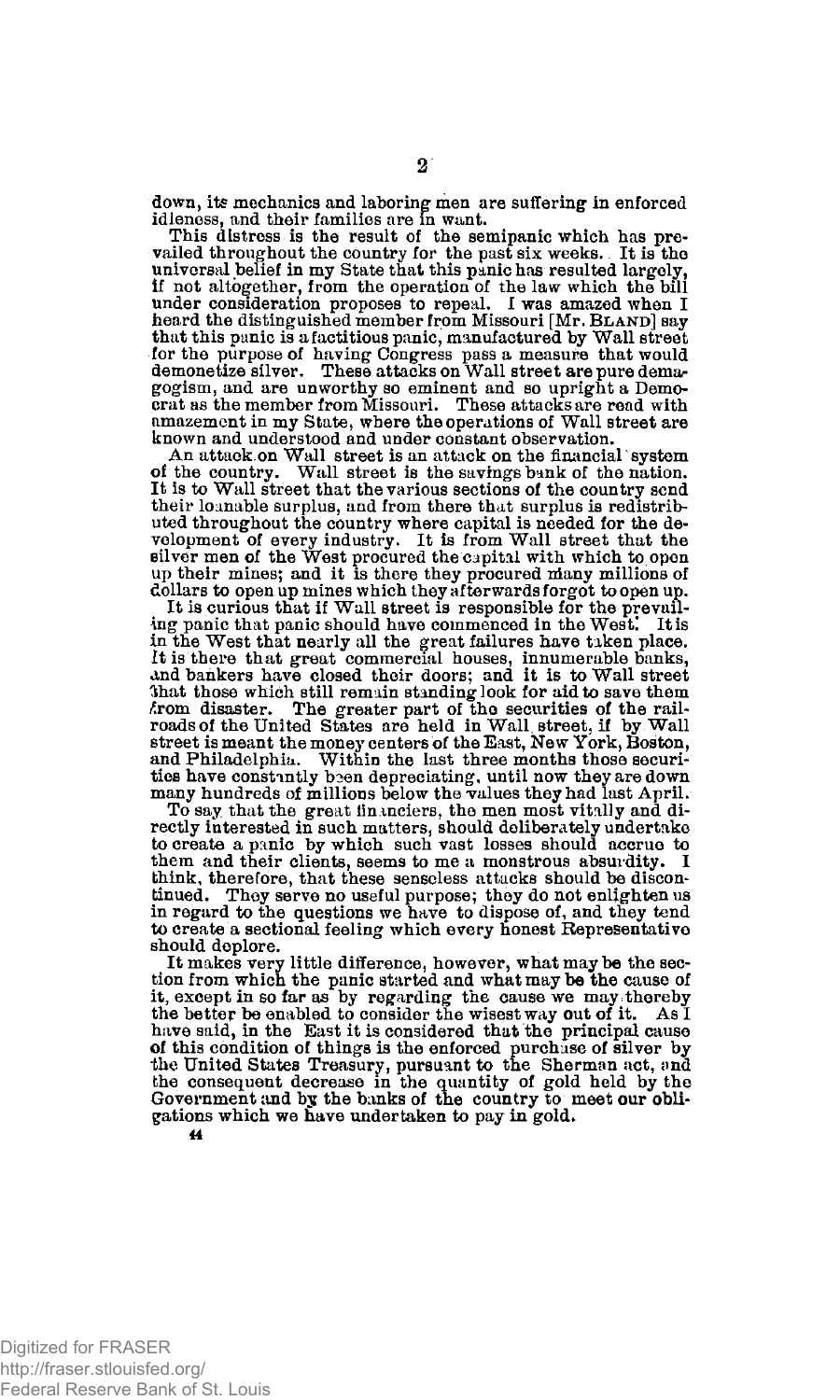The genilem n from Missouri [Mr. BLAND] admits that every piece of p iper money issued in this country to-day, every bond, every certific te is to be redeemed in gold, and that we must<br>procure the gold for their redemption. How it is possible we<br>can pay these oblig tions in gold, in view of the rate at which gold has been 1*3* iving the country for the last six years, is some-<br>thing which thus far nobody h is undertaken to show. Three tim- s more gold h is been t iken out of the country during that period than has been imported, notwithstanding that in the meantime the aver ge b iLmce of trade lias baan enormously in favor of the United St tes.

The expert financiers of the country, men whose whole lives have been p ssed in studying these questions, who were led to study them not for the purpose of fulfilling the duties of a Rep-<br>resentative in Congress, but because their most vital interests<br>are involved in them, together with the interests of their clients and patrons-these men, whose opinions, it seems to me, are entitled to as much weight as the opinions of the most eminent experts in this House, un nimously attribute this condition of things to the operation of the Sherman law.

Statistics show that we will be unable to pay our obligations in gold if that law continues. They also show that the capitalists and investors in Europe who had placed their money in our securities, believe that we will be unable to meet our obligations and pay them in gold; and hence they have been disposing of their securities and getting rid of American stocks and bonds before the time comes when, as it is considered inevitable, the American Government and the American railroad companies will be unable to meet the demands made upon them, to fulfill their obligations by the payment of them in the coin which, among capitalists and investors, is considered the only standard of value. of value.<br>It seems to me that the first thing for this House to do is to

repeal the law which has brought about this distrust of American securities. Whether silver shall be demonetized; whe her we shall have a single standard or a double standard: whether the United States shall be monomet ;llist or bimetullist, and, if bimetallist, what shall be the ratio between gold and silver, and how the defects in the currency shall be remedied, are all questions which can be determined at the proper time. This extra session was not called for the purpose of determining all these questions. As the immediate cause of the distrust now prevailing is the operation of the Sherman act, it was for the, purpose of considering whether or not the purchasing clause of the Sherman act should be repealed that the session was called, and the country regards that as the principal purpose for which this extra session is pending.

The people of my section of the country are for the repeal of the purchasing clause of that act absolutely and without condition; and all these questions collateral to the main issue which have been raised here can be settled in due time. It may be that the repeal of the purchasing clause of this act is an insuffi-cient remedy, and will not bring the country back to the state of prosperity it was in a short time ago. But inasmuch as, whether rightly, or wrongly, the people regard the operation of that clause 44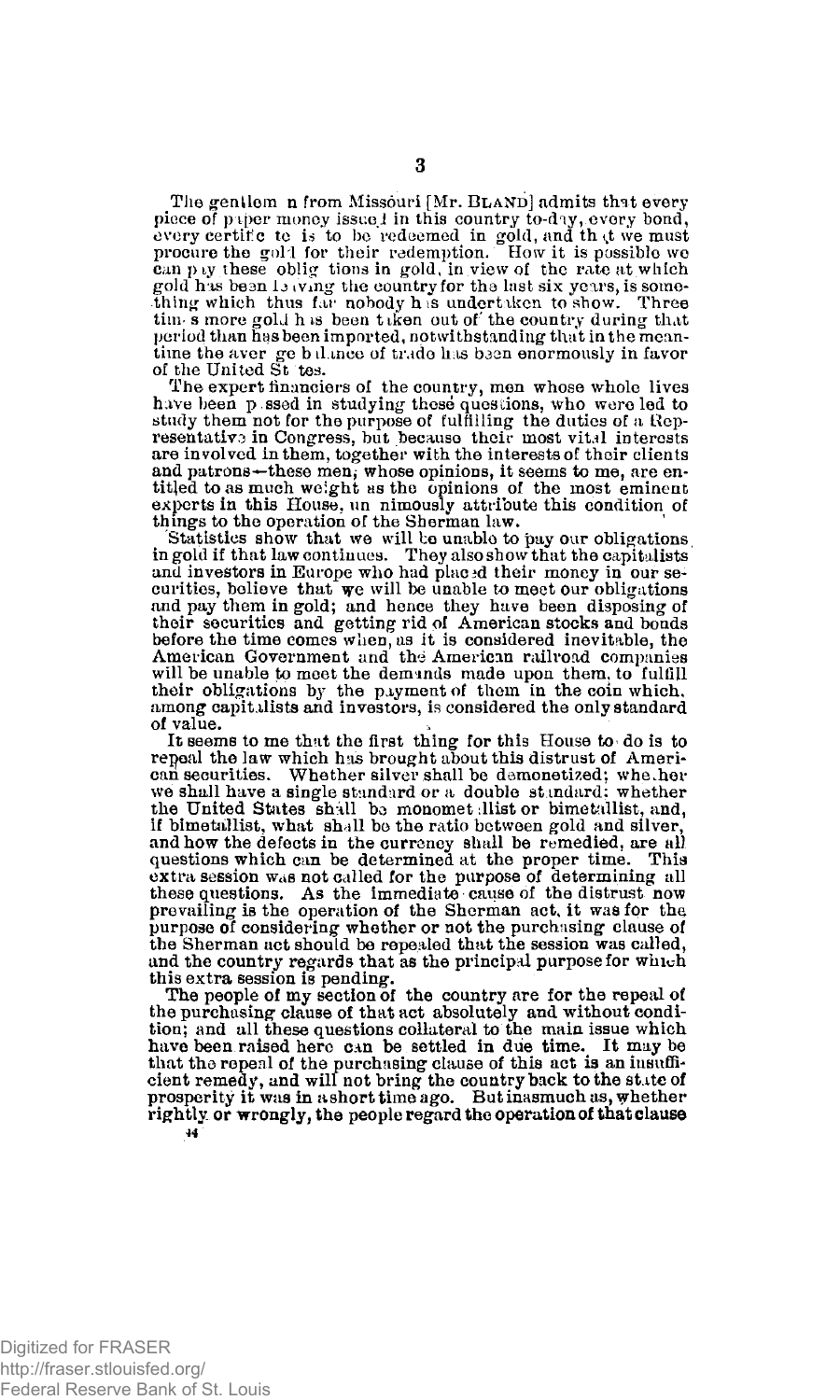as the main cause of the present distress, the first thing to do is to restore confidence by stopping- its operation, and thereby at least take one step towards bringing the country back to a sound financial condition.

The main objection to the bill now before the House, raised by the gentleman from Missouri and those who think with him, is that the result will be to demonetize silver. That is the burden of their remarks, and they threaten to secede from the Democratic party if the platform of the party in that respect is not adhered to. I have been unable to see upon what ground it is claimed by those gentlemen that the Democratic party seeks to demonetize silver. The operation of the Sherman act has been disastrous. The business men of the country, whether Democrats or Republicans, whether monometallists or bimetallists, are clamoring for its repeal; and it seems to me singularly un-<br>fortunate that these gentlemen who are acting with the gentle-<br>man from Missouri should involve the simple question of repeal or no repeal by calling upon us to discuss their pet theories in regard to silver and gold as standards of value.

These gentlemen may be right or they may be wrong in their ideas in regard to whether gold or silver should be kept upon a parity, and what may be the ratio of value between them; but this is not the time to consider such questions. The Democratic party is not seeking to demonetize silver beeluse it seeks to re-peal an act which both Republicans and Democrats consider unjust and monstrous; and while the country is waiting for relief from this iniquitous measure these gentlemen are tuking up the time and bewildering the country by raising questions, some of which are not disputed and all of which are out of place in this discussion, as bearing only slightly or collaterally on the main Question to be considered.

There are so many people in this country and so many Representatives in Congress, among both Republicans and Democrats, opposed to the demonetization of silver that the fears of the member for Missouri in this respect are altogether unfounded. That gentleman undertakes to say that if this bill is passed it will be regarded by the people of the country as a demonetization of silver, and that thereby the people of the vast regions west of the Mississippi will be deprived of the money to open up new railroads, to establish new factories, to operate new places of business, and to inaugurate new industries; that they will, in fact, be deprived of money and be ruined.

With all due respect to that distinguished gentleman, this talk seems to me absurd; and it would appear to me to be entitled to no consideration at all, if it did not come from a person of his weight eminence. The capital necessaiy to build up the new industries of the West must come from the East, and the East is clam-oring for the repeal of the law, the repeal of which the gentle-man from Missouri [Mr. BLAND] thinks will beggar the West. Is not the prosperity of the East largely dependent upon the prosperity of the West? Has not Wall street vast sums of money in-vested in the West? Is not Wall street affected by financial disturbances in the West? Is not Wall street bound to uphold the West and to aid it whenever it is in financial distress, for its own sake, if not for the sake of the West? *u*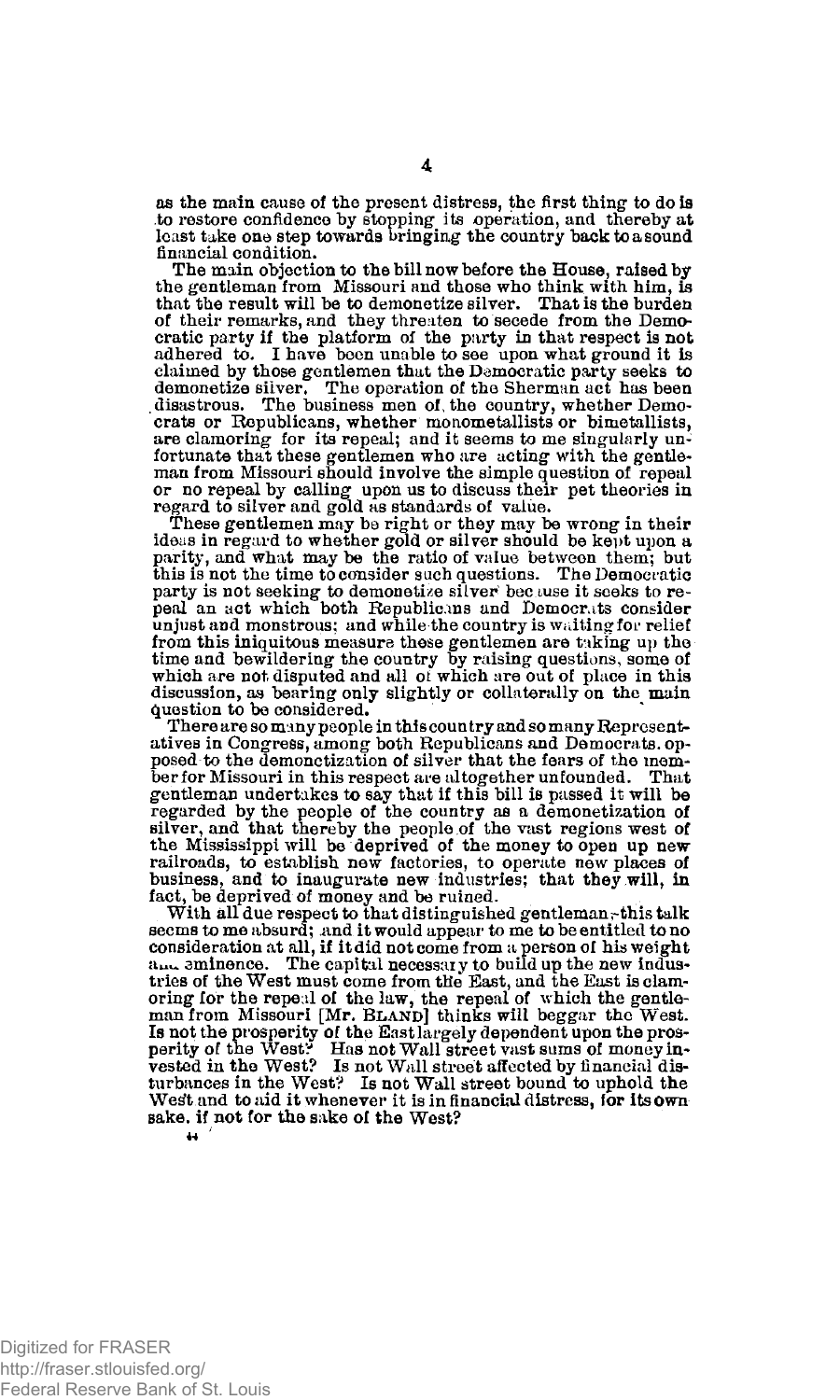. How, then, can it be truthfully said that the Eastern Democrats, who represent the c pital of the East, have been guilty of a trick upon the Democrats of the West and Southwest, in presenting the measure now before the Houss before tariif reform is brought forward for consideration? The business troubles of the country have an apparent ciuse, visible to every one. This cause should first be removed before other questions are brought up for consideration; and it will be time enough for the gentleman from Missouri and those who think with him to condemn the Democrats of the East when they put themselves upon<br>record in this House, by the presentation of measures or opposition<br>ton to measures presented by others, in contravention of the<br>pledges of the Chicago platform. gentlemen, who threaten the Democratic pirty with secession under certain contingencies, are opposed to the me isure before the House, in so far as it repeals the purchasing clause of the Sherman act.

The gentleman from Missouri, in his remarks, either directly or impliedly admitted over and over again that the Sherman act is bad in principle. He admits, for instance, that the value of silver, like that of every other commodity, should be governed by the law of supply and demand; and hence a law which compels the Government, without regard to the law of supply and demand, to purchase a certain quantity of a given commodity is radically vicious. He failed to explain upon what principle he claims that we are bowing our necks meekly to the yoke of Wall street because we are seeking to repeal a law which the gentleman himself condemns. His principal argument, and the principal argument of all those who are of the same opinion, is that the demonetization of silver, which they assume will result from the passage of this act, will contract the currency, to an. extent that the conduct of the business of the West and the opening up of new enterprises in thatseetion of the country will be no longer possible, and widespread ruin will be the result.

In answer to this argument, it is sufficient to point out the condition of things at present in the principal money centres of the United States. At this moment banks in the city of New York of world-wide reputation, possessing assets which even in times like these are valued at from five hundred to a thousand cents on the dollar, have refused to honor the checks of their depositors by paying them in currency, without regard to the accountsof their depositors. In other words, banks of undoubted responsibility, banks whose assets entitle-them to claim that they are able to pay dollar for dollar with as much confidence as the United States can claim that they are able to pay dollar for dollar of their bonds, have in effect suspended payment by reason of a lack of currency to meet the demands made upon them.

If this condition of things has taken place at this date, when silver has not been demonetized, when the Democrats of the East have not yet acted inamannertole id these gentlemen to believe that they are going to go back on their platform pledges, and when this has apparently been brought about by the operation of a law which these gentlemen concede to be unjust, yet place obstacles in the way of its repeal, it is plainly a deduction sugges ted **44** 

Digitized for FRASER http://fraser.stlouisfed.org/ Federal Reserve Bank of St. Louis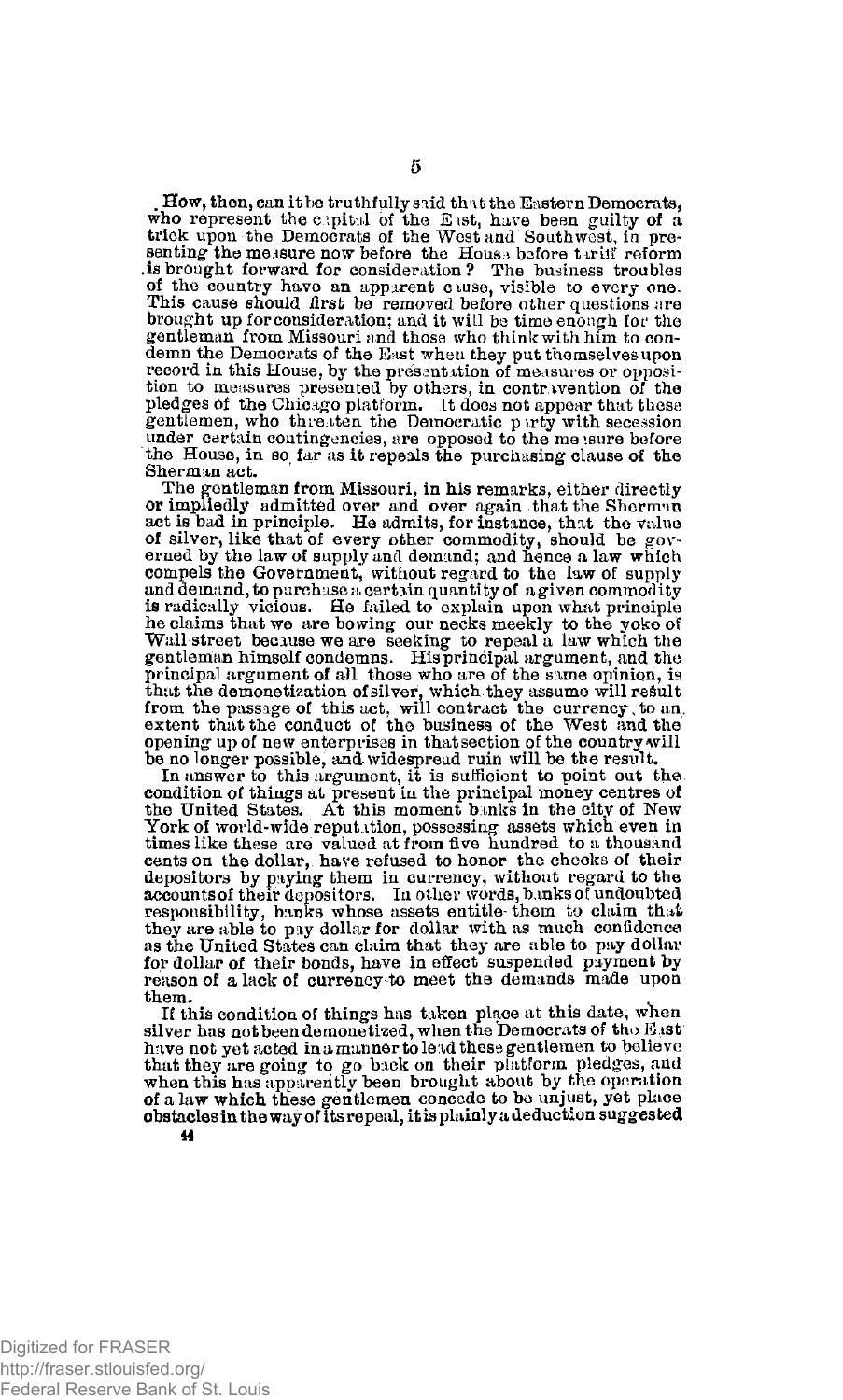by common sense, without regard to financial learning, that, as: suming, as it seems to have been generally assumed, that the great financial institutions of the city of New York have been<br>restricted in their operation by reason of a lack of currency<br>in consequence of this obnoxious law, no worse condition of<br>things can happen'if the law is repea will at least restore confidence to that section of the country which has in its possession the largest amount of the currency of the country, the timuch will be gained by its repeal, that contidence will be restored in the East and reflected back upon the West in a manner that must effectually, if it will accomplish nothing else, at least stop the disasters which are occurring in the West from day to day.

The East is suffering from a lack of currency arising from the operation of the Sherman bill. The gentleman from Missouri anticipates that if the bill is repealed without restriction there will be a lack of currency in the to Congress to remedy an evil already existing, ahd this gentleman opposas their demand from an anticipation of an evil that may never exist; and if, instead of attacking the East and the so-called agencies of the " money kings " of Lombard street, this gentleman and those who think like him would comprehend that the United St itss is not only a political entity but a financial entity too, and that what is injurious to one section must necessarily reflect back injuriously on the other, they must come to the conclusion that it is just as necessary for the prosperity of the West that the East should be contented with the financial condition of things and the laws by which they are governed as the West itself; and they will then find it easy to come to the conclusion that it was necessary to the prosperity of all sections that the East and the West should be in accord on questions of the character now before us. And where a difference of opinion might arise it is respactfully submitted that it is that section of the country which has the money to expend that should be first considered rather than that section of the oountry which has not the money, but which looks to the other as the source of its capital.

The question which presents itself, therefore, it seems to me, is this: Both the East and the West, with the exception of the few owners of silver mines, agree that the act which the bill before the House in effect shall repeal is a vicious bill, largely if not altogether responsible for the disasters under which the country is suffering. The East asks that the bill shall be repealed. The pealed, but should be repealed with restrictions and provisos. The Eist says that it is necessary, in order that we shall recover stability,<br>that the repeal shall take place at once. These gentlemen from<br>the West say: "No; you must consider these other questions at<br>the same time." And in the m of thousands of mechanics and laborers are obliged to be idle, values are decreasing or are being wiped out altogether, so that widespread distress is suffered by widows and orphans and by institutions whose income is derived from the various industries that are affected by this confusion. While the two parties are **44**